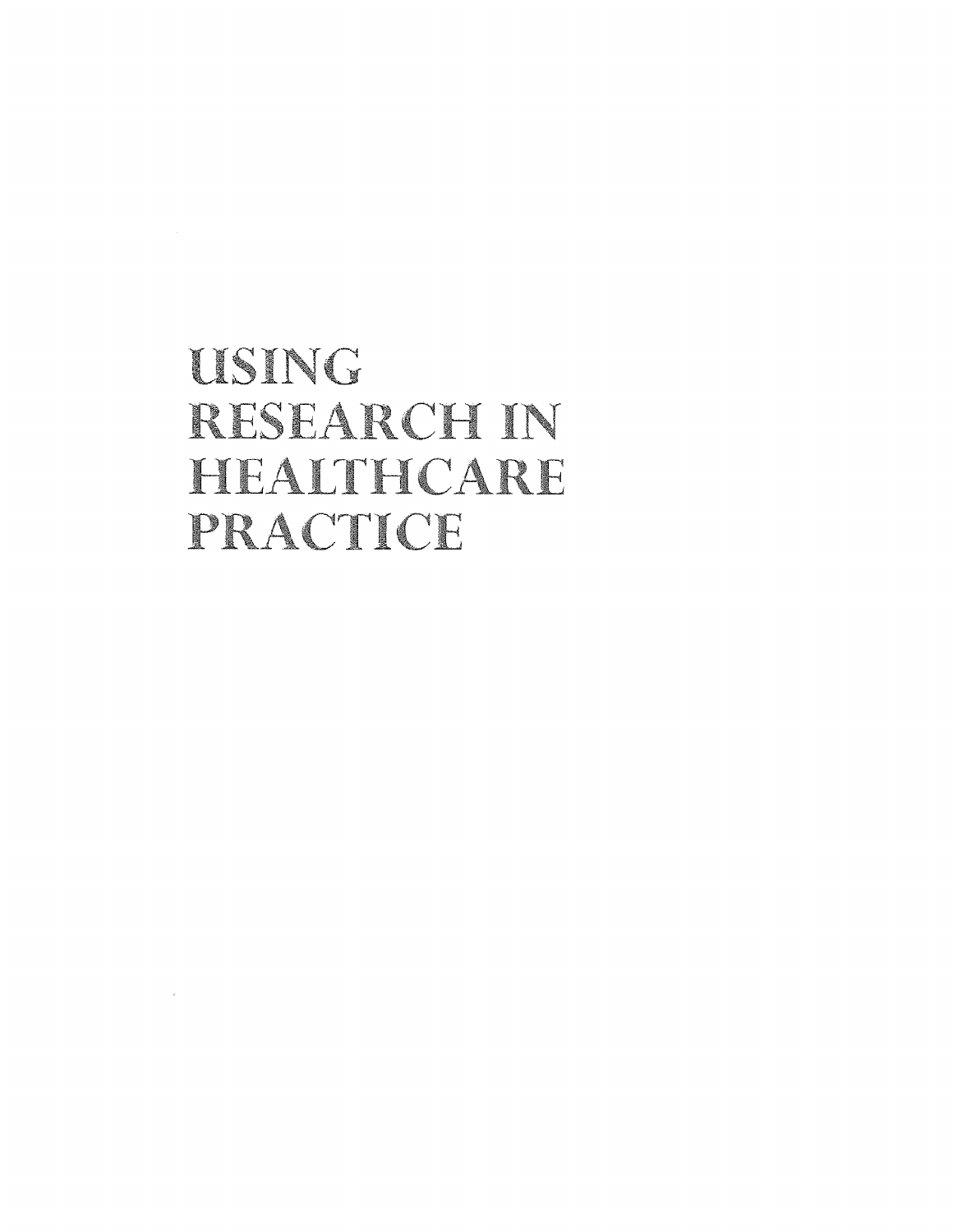# USING RESEARCH IN HEALTHCARE PRACTICE

*Sue Na9Y,* RN, PhD, FCN **FACULTY OF NURSING, MIDWIFERY & HEALTH University of Technology, Sydney** 

Jane Mills, RN, PhD, BN, MN, MEd, FRCNA **SCHOOL OF NURSING, MIDWIFERY AND NUTRITION James Cook University, Cairns Campus** 

Donna Waters, RN, PhD, BA, MPH, FCN **FACULTY OF NURSING AND MIDWIFERY The University of Sydney** 

> *Melanie Birks, RN, PhD, BN, MEd* **SCHOOL OF NURSING AND MIDWIFERY Monash University, Gippsland Campus**

,~~} ~?!\;er5 Kluwer I Lippincott Williams & Wilkins Philadelphia • Baltimore • New York • London Buenos Aires • Hong Kong • Sydney • Tokyo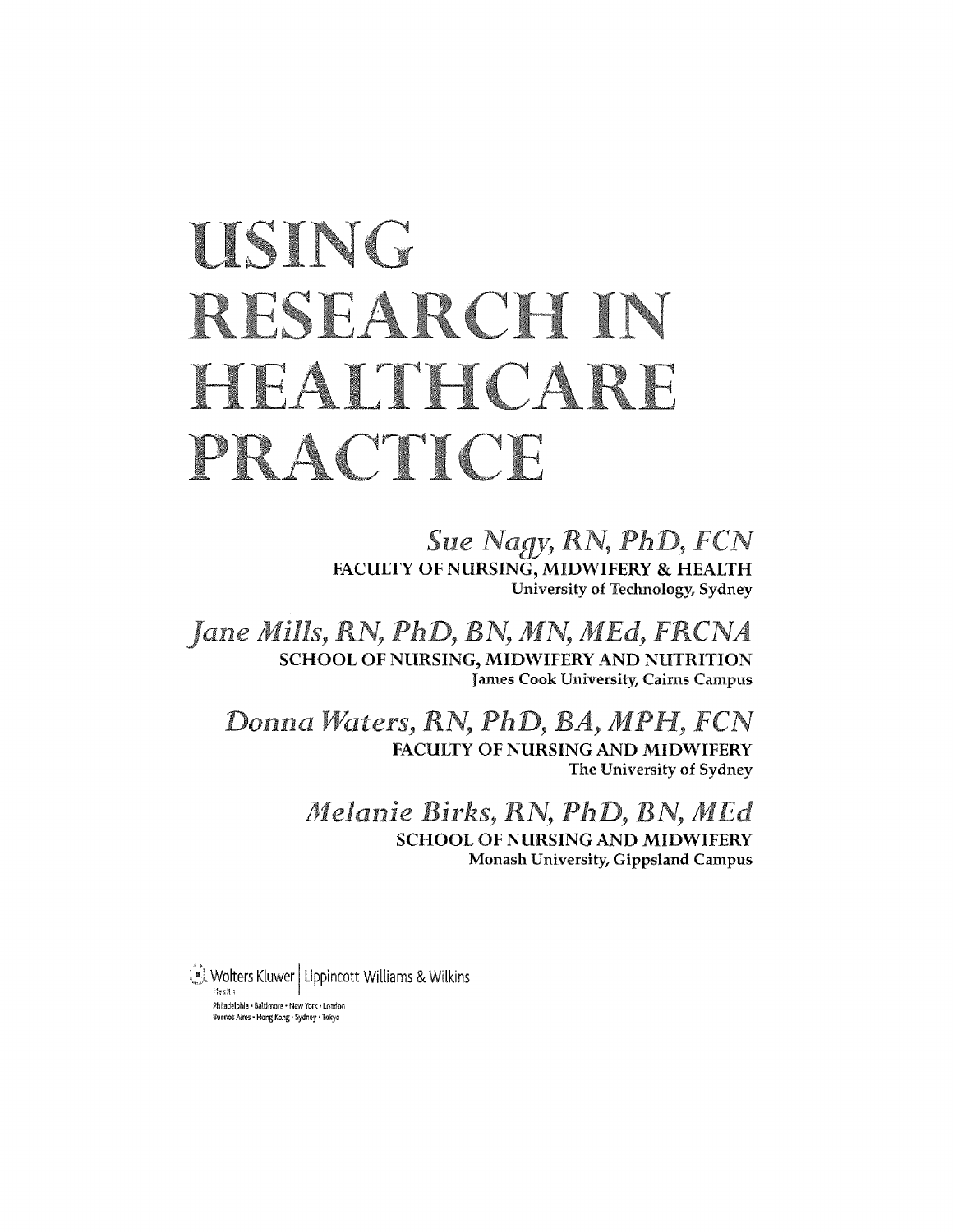Publisher: Ann Nolan Copyeditor: Shweta Sharti Proofreader: Kellv Robinson Internal designer; Doug Smock Cover designer: Julie Martin Production Director: Chris Curtis Project Manager: Arijit Biswas Typesetter: MPS Limited Printed in: Singapore by Markono Print Media

Lippincott Williams and Wilkins Pty Ltd (a division of Wolters Kluwer Health), Suite 303, 55 Mountain Street, Broadway NSW 2007.

Copyright © 2010 Lippincott Williams and Wilkins Pty Ltd ABN 080 796 336.

This publication is protected by copyright. Except as expressly provided in the Copyright Act 1968, no part of it may be reproduced, stored in a retrieval system, or transmitted in any form or by any means - electronic, mechanical, photocopy, recording or otherwise - without prior written permission from the publisher, Lippincott Williams and Wilkins Pty Ltd.

#### National Library of Australia Cataloguing-in-Publication Data

ISBN 9781920994020

Using research in healthcare practice / Nagy, Sue [et al.]. Index. Bibliography

1. Nursing--Practice. 2. Medical care--Research.

610.73

Care has been taken to confirm the accuracy of the information presented and to describe generally accepted practices. However the authors, editors and publisher are not responsible for errors or omissions or for any consequences from application of the information in this book and make no warranty, express or implied, with respect to the content of the publication. The authors, editors and publisher have exerted every effort to ensure that drug selection and dosage set forth in this text are in accordance with current recommendations and practice at the time of publication. However, in view of ongoing research, changes in government regulations, and the constant flow of information relating to drug therapy and drug reactions, tbe reader is urged to check the package insert for each drug for any change in indications and dosage and for added warnings and precautions. This is particularly important when the recommended agent is a new or infrequently employed drug. It is the responsibility of the heaHhcare provider in Australia and New Zealand, to ascertain the Australian Therapeutic GoodsAdministration (TGA), or PHARMAC, the Pharmaceutical Management Agency of New Zealand status of each drug plarmed for use in their clinical setting.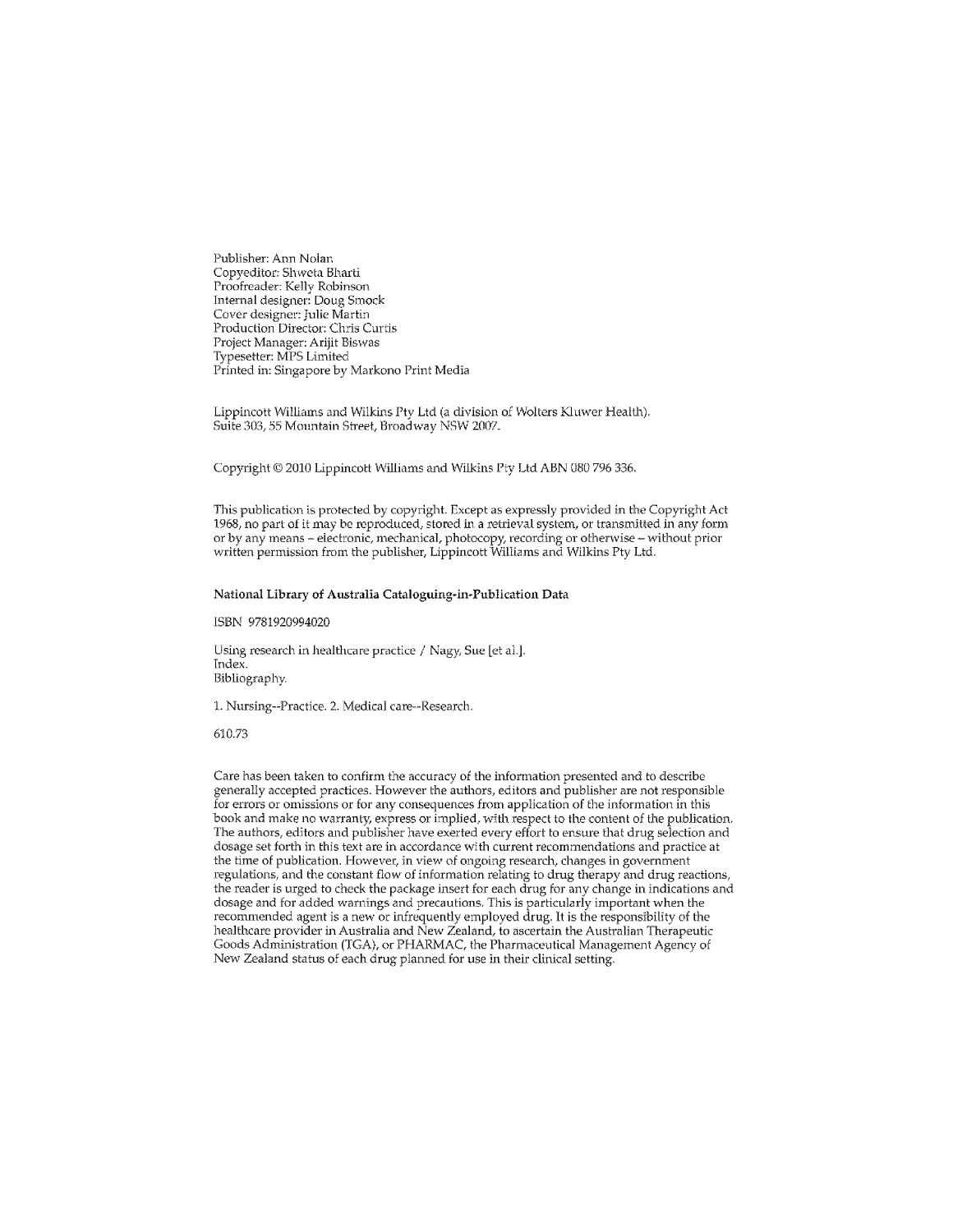### **CONTENTS®**

| <b>SECTION I</b><br><b>RESEARCH AND EVIDENCE-BASED PRACTICE</b> |
|-----------------------------------------------------------------|
|                                                                 |
|                                                                 |
|                                                                 |
|                                                                 |
|                                                                 |

#### SECTION II

| <b>UNDERSTANDING RESEARCH</b> |                                                          |  |
|-------------------------------|----------------------------------------------------------|--|
|                               | 5 Searching for Evidence to Answer Clinical Questions 81 |  |
|                               |                                                          |  |
|                               | 7 Data Generation and Collection Procedures115           |  |
|                               |                                                          |  |

#### SECTION III

| <b>BASING PRACTICE ON EVIDENCE</b> |                                                     |  |
|------------------------------------|-----------------------------------------------------|--|
|                                    | 9 Determining the Quality of Research Findings. 177 |  |
|                                    |                                                     |  |
|                                    |                                                     |  |
|                                    |                                                     |  |

| Appendix: Additional Activities and Resources 241 |  |
|---------------------------------------------------|--|
|                                                   |  |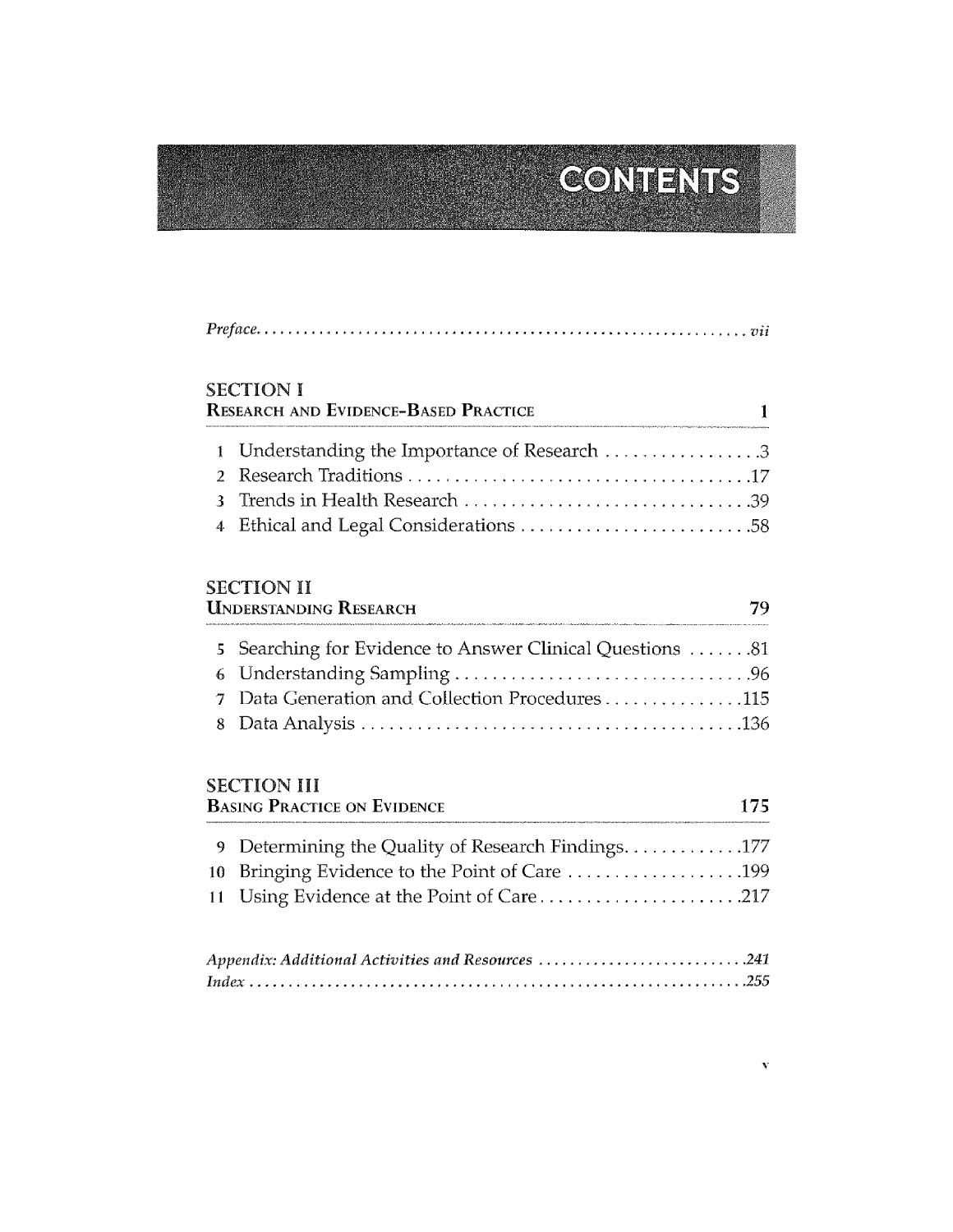### PREFACE

An understanding of the importance of evidence-based care is a fundamental element of all health professional preparatory courses. The research component of many undergraduate courses can, however, prove challenging for both the beginning healthcare professional who grapples with unfamiliar language arid the members of academic faculty who seek to demystify the complexities associated with the research process. Numerous publications exist that focus on the principles, procedures and application of research in health care, yet few truly provide a foundation for accessing, comprehending, evaluating and applying research in the practice setting. Through addressing this deficit, this text promotes an understanding and appreciation of the role of evidence in ensuring quality healthcare.

This text is divided into three sections. Section I introduces basic concepts of research and evidence-based healthcare. In this section the reader will explore current trends in healthcare research and examine ethical and legal issues that may impact on the conduct of research in the contemporary environment. Section II aims to instil in the reader an understanding of the research process. This section provides an overview of the various stages that comprise a research study, establishing in the novice healthcare professional sufficient understanding to enable them to make judgements about how adequately a given study may have been conducted. Section III builds on the knowledge acquired in the previous sections of the book by providing detailed guidelines for determining the quality of research findings along with strategies that ultimately position the reader to bring evidence to the point of care.

In writing this text we have sought to move away from h'aditional dichotomous perspectives of qualitative and quantitative approaches to research, favouring instead to discuss the generation of evidence in healthcare through interpretive and statistical methods. The increasing recognition of the value of mixed methods research is emphasised throughout the discussion. Each of the chapters contains examples of relevant, contemporary healthcare research drawn from various disciplines, Studies conducted in Australia and New Zealand are highlighted, contextualising and increasing the relevance of the context for the reader. These examples are supplemented with activities that encourage the reader to interact with the content of the discussion. Reflective exercises and activities further serve to aid in consolidating the understanding of concepts contained in each chapter.